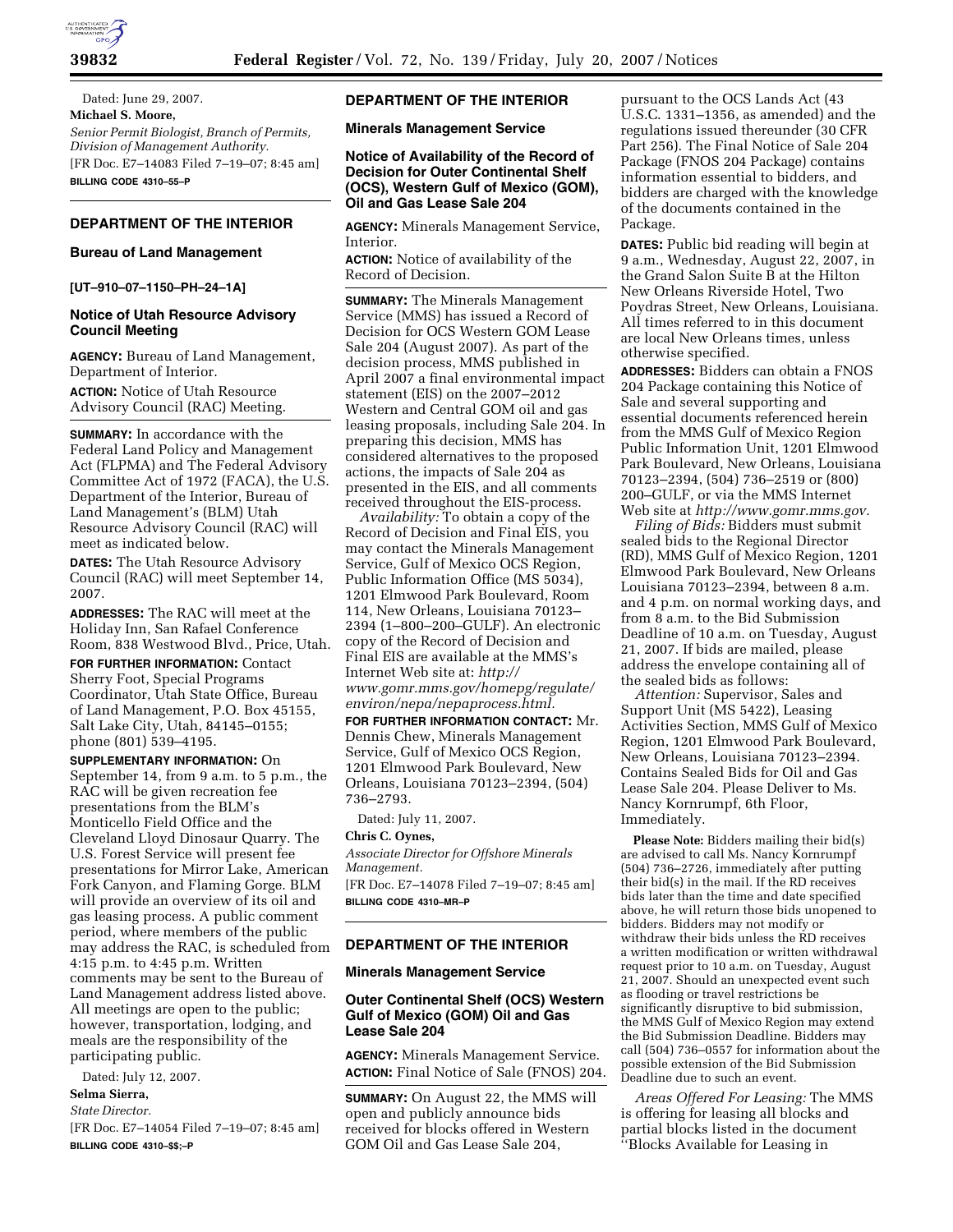Western GOM Oil and Gas Lease Sale 204'' included in the FNOS 204 Package. All of these blocks are shown on the following Leasing Maps and Official Protraction Diagrams:

#### **Outer Continental Shelf Leasing Maps—Texas Map Numbers 1 Through 8 (These 16 Maps Sell for \$2.00 Each.)**

- TX1 South Padre Island Area (revised November 1, 2000).
- TX1A South Padre Island Area, East Addition (revised November 1, 2000).
- TX2 North Padre Island Area (revised November 1, 2000).
- TX2A North Padre Island Area, East Addition (revised November 1, 2000).
- TX3 Mustang Island Area (revised November 1, 2000).
- TX3A Mustang Island Area, East Addition (revised September 3, 2002).
- TX4 Matagorda Island Area (revised November 1, 2000).
- TX5 Brazos Area (revised November 1, 2000).
- TX5B Brazos Area, South Addition (revised November 1, 2000).
- TX6 Galveston Area (revised November 1, 2000).
- TX6A Galveston Area, South Addition (revised November 1, 2000).
- TX7 High Island Area (revised November 1, 2000).
- TX7A High Island Area, East Addition (revised November 1, 2000).
- TX7B High Island Area, South Addition (revised November 1, 2000).
- TX7C High Island Area, East Addition, South Extension (revised November 1, 2000).
- TX8 Sabine Pass Area (revised November 1, 2000).

### **Outer Continental Shelf Leasing Maps—Louisiana Map Numbers 1A, 1B, and 12 (These 3 Maps Sell for \$2.00 Each.)**

- LA1A West Cameron Area, West Addition (revised February 28, 2007).
- LA1B West Cameron Area, South Addition (revised February 28, 2007).
- LA12 Sabine Pass Area (revised February 28, 2007).

### **Outer Continental Shelf Official Protraction Diagrams (These 7 Diagrams Sell for \$2.00 Each.)**

- NG14–03 Corpus Christi (revised November 1, 2000).
- NG14–06 Port Isabel (revised November 1, 2000).
- NG15–01 East Breaks (revised November 1, 2000).
- NG15–02 Garden Banks (revised February 28, 2007).
- NG15–04 Alaminos Canyon (revised November 1, 2000).
- NG15–05 Keathley Canyon (revised February 28, 2007).

NG15–08 Sigsbee Escarpment (revised February 28, 2007).

**Please Note:** A CD–ROM (in ARC/INFO and Acrobat (.pdf) format) containing all of the GOM Leasing Maps and Official Protraction Diagrams, except for those not yet converted to digital format, is available from the MMS Gulf of Mexico Region Public Information Unit for a price of \$15. These GOM Leasing Maps and Official Protraction Diagrams are also available for free online in .pdf and .gra format at *http:// www.gomr.mms.gov/homepg/lsesale/ map*\_*arc.html.* 

For the current status of all Western GOM Leasing Maps and Official Protraction Diagrams, please refer to 66 FR 28002 (published May 21, 2001), 67 FR 60701 (published September 26, 2002), and 72 FR 27590 (published May 16, 2007). In addition, Supplemental Official OCS Block Diagrams (SOBDs) for these blocks are available for blocks which contain the ''U.S. 200 Nautical Mile Limit'' line and the ''U.S.-Mexico Maritime Boundary'' line. These SOBDs are also available from the MMS Gulf of Mexico Region Public Information Unit. For additional information, please call Ms. Tara Montgomery (504) 736–5722.

All blocks are shown on these Leasing Maps and Official Protraction Diagrams. The available Federal acreage of all whole and partial blocks in this lease sale is shown in the document ''List of Blocks Available for Leasing in Lease Sale 204'' included in the FNOS 204 Package. Some of these blocks may be partially leased or deferred, or transected by administrative lines such as the Federal/State jurisdictional line. A bid on a block must include all of the available Federal acreage of that block. Also, information on the unleased portions of such blocks is found in the document ''Western Gulf of Mexico Lease Sale 204—Unleased Split Blocks and Available Unleased Acreage of Blocks with Aliquots and Irregular Portions Under Lease or Deferred'' included in the FNOS 204 Package.

*Areas Not Available For Leasing:* The following whole and partial blocks are not offered for lease in this sale:

Block currently under appeal (although currently unleased, the following block is under appeal and bids will not be accepted:

## *High Island (Area TX7)*

#### Block 21.

Whole blocks and portions of blocks which lie within the boundaries of the Flower Garden Banks National Marine Sanctuary at the East and West Flower Garden Banks and Stetson Bank (the following list includes all blocks affected by the Sanctuary boundaries):

*High Island, East Addition, South Extension (Area TX7C)* 

*Whole Blocks:* A–375, A–398. *Portions of Blocks:* A–366, A–367, A–

374, A–383, A–384, A–385, A–388, A– 389, A–397, A–399, A–401.

*High Island, South Addition (Area TX7B)* 

*Portions of Blocks:* A–502, A–513. *Garden Banks (Area NG15–02) Portions of Blocks:* 134, 135.

Whole blocks and portions which lie within the former Western Gap portion of the 1.4 nautical mile buffer zone north of the continental shelf boundary between the *United States and Mexico:* 

*Keathley Canyon (Map Number NG15– 05)* 

*Portions of Blocks:* 978 through 980.

*Sigsbee Escarpment (Map Number NG15–08)* 

*Whole Blocks:* 11, 57, 103, 148, 149, 194.

*Portions of Blocks:* 12 through 14, 58 through 60, 104 through 106, 150.

*Statutes and Regulations:* Each lease issued in this lease sale is subject to the OCS Lands Act of August 7, 1953; 43 U.S.C. 1331 *et seq.*, as amended, hereinafter called ''the Act''; all regulations issued pursuant to the Act and in existence upon the Effective Date of the lease; all regulations issued pursuant to the statute in the future which provide for the prevention of waste and conservation of the natural resources of the OCS and the protection of correlative rights therein; and all other applicable statutes and regulations.

*Lease Terms and Conditions:* Initial periods, extensions of initial periods, minimum bonus bid amounts, rental rates, escalating rental rates for leases with an approved extension of the initial 5-year period, royalty rates, minimum royalty, and royalty suspension areas, if any, applicable to this sale are noted below. Depictions of related areas are shown on the map ''Lease Terms and Economic Conditions, Lease Sale 204, Final'' for leases resulting from this lease sale.

**Please Note:** The MMS published new official leasing maps and protraction diagrams that include the newly-defined administrative planning area boundaries implemented in this sale. These new boundaries are depicted on the ''Lease Terms and Economic Conditions, Lease Sale 204, Final'' map.

*Initial Periods:* 5 years for blocks in water depths of less than 400 meters; 8 years for blocks in water depths of 400 to less than 800 meters (pursuant to 30 CFR 256.37, commencement of an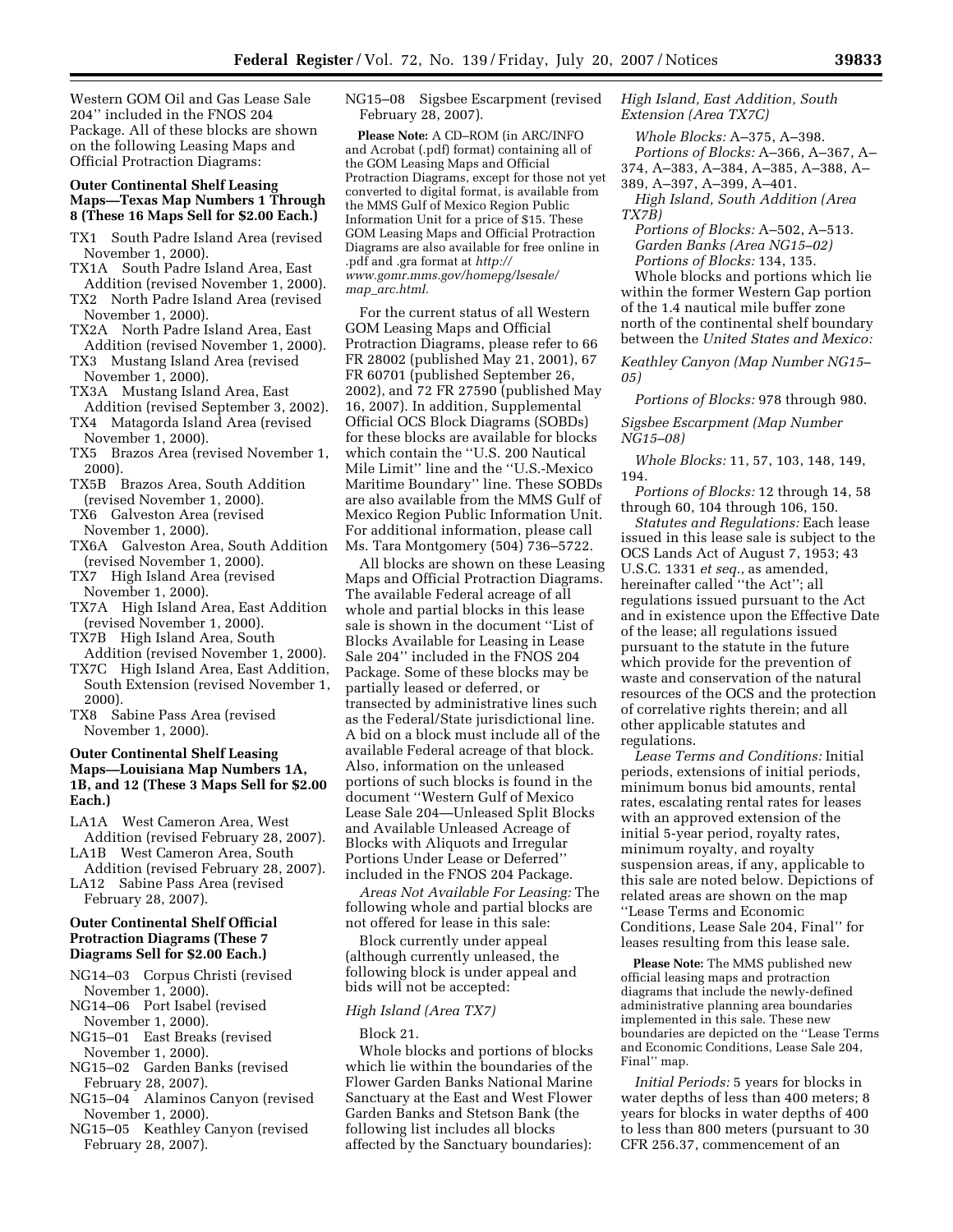exploratory well is required within the first 5 years of the initial 8 year term to avoid lease cancellation); and 10 years for blocks in water depths of 800 meters or deeper.

*Extensions of Initial Periods:* A 5-year initial term for a lease issued from this sale may be extended to 8 years if a well targeting hydrocarbons below 25,000 feet true vertical depth subsea (TVD SS) is spudded within the initial 5-year term. The 3-year extension may be granted in cases where the well is drilled to a target below 25,000 TVD SS and also in cases where the well does not reach a depth below 25,000 TVD SS due to mechanical or safety reasons.

In order for the lease term to be extended to 8 years, you are required to submit to the Regional Supervisor for Production and Development within 30 days after completion of the drilling operation a letter providing the well number, spud date, information demonstrating the target below 25,000 feet TVD SS, and if applicable, any operational reasons such as safety or mechanical problems encountered that prevented the well from reaching a depth below 25,000 TVD SS. The Regional Supervisor must concur in writing that the conditions have been met to extend the lease term 3 years.

The Regional Supervisor will provide written confirmation of any lease extension within 30 days of receipt of the letter provided.

For any lease that has a well spudded in the first 5 years of the initial period with a hydrocarbon target below 25,000 feet TVD SS, the regulations found at 30 CFR 250.175(a), (b), and (c) will not be applicable at the end of the 5th year. For any lease that does not have a well spudded in the first 5 years of the initial period which targets hydrocarbons below 25,000 feet TVD SS, the regulations found at 30 CFR 250.175(a), (b), and (c) will be applicable, but the 3-year extension will not be available. At the end of the 8th year, the lessee is free to use all lease term extension provisions under the regulations.

*Minimum Bonus Bid Amounts:* A bonus bid will not be considered for acceptance unless it provides for a cash bonus in the amount of \$25 or more per acre or fraction thereof for blocks in water depths of less than 400 meters or \$37.50 or more per acre or fraction thereof for blocks in water depths of 400 meters or deeper; to confirm the exact calculation of the minimum bonus bid amount for each block, see ''List of Blocks Available for Leasing'' which will be contained in the FNOS 204

Package. Please note that bonus bids must be in whole dollar amounts (i.e., any cents will be disregarded by the MMS).

*Rental Rates:* \$6.25 per acre or fraction thereof for blocks in water depths of less than 200 meters and \$9.50 per acre or fraction thereof for blocks in water depths of 200 meters or deeper, to be paid on or before the 1st day of each lease year until a discovery in paying quantities of oil or gas, then at the expiration of each lease year until the start of royalty-bearing production. An exception to this rental rate requirement will be escalating rental rates in the 6th, 7th, and 8th year for leases with an approved extension of the initial 5 year period, as noted in the following paragraph of this document.

*Escalating Rental Rates for leases with an approved extension of the initial 5 year period:* Any lease granted a 3-year extension beyond the initial 5-year period will pay an escalating rental rate as set out in the following table, to be paid on or before the 1st day of each lease year until determination of well producibility is received, then at the expiration of each lease year until the start of royalty-bearing production:

| <b>Extended lease</b><br>year number | Escalating annual rental rate*<br>for a lease in:<br>less than 200 meters water depth | Escalating annual rental rate* for a lease in:<br>200 to less than 400 meters water depth                               |
|--------------------------------------|---------------------------------------------------------------------------------------|-------------------------------------------------------------------------------------------------------------------------|
|                                      |                                                                                       | \$19.00 per acre or fraction thereof.<br>\$28.50 per acre or fraction thereof.<br>\$38.00 per acre or fraction thereof. |

\* If another well is spudded during the 3-year extended term of the lease and targets hydrocarbons below 25,000 feet TVD SS, and MMS concurs that this situation has been met, the rental rate will be frozen at the rental rate in effect during the lease year in which this well was spudded.

*Royalty Rates:* 162⁄3 percent royalty rate for blocks in all water depths, except during periods of royalty suspension, to be paid monthly on the last day of the month next following the month during which the production is obtained.

*Minimum Royalty:* After the start of royalty-bearing production and not withstanding any royalty suspension that may apply: \$6.25 per acre or fraction thereof per year for blocks in water depths of less than 200 meters and \$9.50 per acre or fraction thereof per year for blocks in water depths of 200 meters or deeper, to be paid at the expiration of each lease year with credit applied for actual royalty paid during the lease year. If actual royalty paid exceeds the minimum royalty requirement, then no minimum royalty payment is due.

#### **Royalty Suspension Provisions**

*Leases with royalty suspension volumes (RSV), are authorized under existing MMS rules at 30 CFR part 260. There are no circumstances under which a single lease could receive a royalty suspension both for deep gas production and for deepwater production.* Section 344 of the Energy Policy Act of 2005 (EPAct05) extends existing deep gas incentives in two ways. First, it mandates a RSV of at least 35 billion cubic feet (Bcf) of natural gas for certain wells completed in a third drilling depth category (greater than 20,000 feet subsea) for leases in 0–400 meters of water. Second, section 344 directed that the same incentives prescribed in MMS' 2004 rule for wells completed between 15,000 feet and 20,000 feet TVD SS on leases in 0–200 meters of water be applied to leases in 200–400 meters of water. Section 345 of

the EPAct05 directed continuation of the MMS deepwater incentive program utilized since 2001 in the Gulf of Mexico for leases issued between August 8, 2005, and August 8, 2010, and provides for an increase in royalty suspension volume from the MMS rulespecified 12 MMBOE to 16 MMBOE for leases in water depths greater than 2000 meters.

### **Deep Gas Royalty Suspensions**

A lease issued as a result of this sale may be eligible for royalty relief authorized under the EPAct05, Section 344 (Incentives for Natural Gas Production from Deep Wells in the Shallow Waters of the Gulf of Mexico). The MMS published a proposed rule on May 18, 2007, and will publish a final rule implementing this section of the EPAct05. If this lease is eligible, it will be subject to the provisions of that final rulemaking, including any price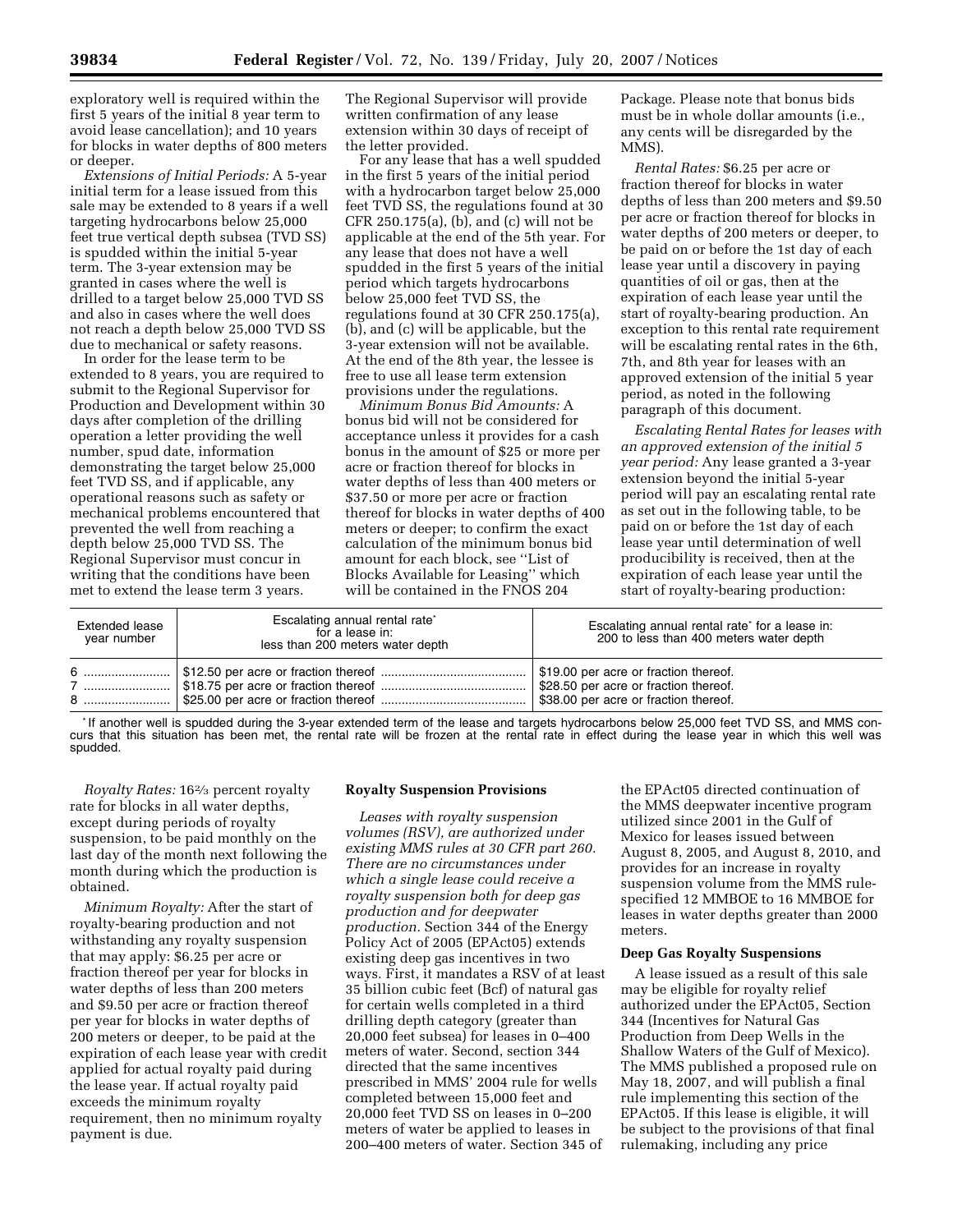threshold provisions. Please refer to the Royalty Suspension Provisions cited below.

A. *The following Royalty Suspension Provisions apply to qualifying deep wells on leases at least partly in water depths up to 200 meters:* Such wells require a perforated interval the top of which is from 15,000 to less than 20,000 feet TVD SS. Suspension volumes, conditions, and requirements prescribed in 30 CFR 203.41 through 203.47 and any amendments or successor regulations apply to deep gas production from a lease in this water depth range issued as a result of this sale. Definitions that apply to this category of royalty relief can be found in 30 CFR 203.0. To receive this category of royalty relief, production from a qualified well or drilling of a certified unsuccessful well must commence before May 3, 2009.

B. *Royalty Suspension Provisions will apply to qualifying deep wells on leases entirely in water depths more than 200 but less than 400 meters:* Such wells require a perforated interval the top of which is from 15,000 to less than 20,000 feet TVD SS. The EPAct05 requires the Secretary to issue regulations granting suspension volumes to leases entirely in water depth more than 200 but less than 400 meters that will be calculated using the same methodology as is currently employed for leases at least partly in water depth up to 200 meters. Deep wells on leases in the 200–400 meter water depth range issued in Sale 204 will be eligible for royalty relief prescribed in the final rulemaking implementing section 344 of the EPAct05.

C. *Royalty Suspension Provisions will apply to qualifying ultra deep wells on leases entirely in water depths less than 400 meters:* Ultra deep wells (i.e., wells completed with a perforated interval the top of which is 20,000 feet or deeper TVD SS) on leases entirely in water depths less than 400 meters issued in Sale 204 will be eligible for royalty relief prescribed in a final rulemaking implementing section 344 of the EPAct05.

#### **Deep Water Royalty Suspensions**

*The following Royalty Suspension Provisions apply to deep water Oil and Gas Production:* A lease issued as a result of this sale may be eligible for royalty relief under the EPAct05, section 345 (Royalty Relief for Deep Water Production). The following Royalty Suspension Provisions for deep water oil and gas production apply to a lease issued as a result of this sale. In addition to these provisions, and the EPAct05, refer to 30 CFR 218.151 and

applicable parts of 260.120–260.124 for regulations on how royalty suspensions relate to field assignment, product types, rental obligations, and supplemental royalty relief.

1. A lease in water depths of 400 meters or more will receive a royalty suspension as follows, according to the water depth range in which the lease is located:

400 meters to less than 800 meters: 5 million barrels of oil equivalent (BOE) .

800 meters to less than 1600 meters: 9 million BOE.

1600 meters to 2000 meters: 12 million BOE.

Greater than 2000 meters: 16 million **BOE** 

2. The lessee must pay royalty on production that would otherwise receive royalty relief under 30 CFR Part 260 or supplemental relief under 30 CFR Part 203, and such production will count towards the royalty suspension volume, in any calendar year during which the arithmetic average of the daily closing prices for the nearby delivery month on the New York Mercantile Exchange (NYMEX) for the applicable product exceeds the adjusted product price threshold.

(a) The base level price threshold for light sweet crude oil is set at \$35.75 per barrel in 2006. The adjusted oil price threshold in any subsequent calendar year is computed by changing the base price by the percentage by which the implicit price deflator for the gross domestic product has changed during the calendar year.

(b) The base level price threshold for natural gas is set at \$4.47 per million British thermal units (MMBTU) in 2006. The adjusted gas price threshold in any subsequent calendar year is computed by changing the base price by the percentage by which the implicit price deflator for the gross domestic product has changed during the calendar year.

(c) As an example, if the deflator indicates that inflation is 2.5 percent in 2007, then the price threshold in calendar year 2007 would become \$36.64 per barrel for oil and \$4.58 for gas. Therefore, royalty on oil production in calendar year 2007 would be due if the average of the daily closing prices for the nearby delivery month on the NYMEX in 2007 exceeds \$36.64 per barrel and royalty on gas production in calendar year 2007 would be due if the average of the daily closing prices for the nearby delivery month on the NYMEX in 2007 exceeds \$4.58 per MMBTU.

(d) The MMS plans to provide notice in March when adjusted price thresholds for the preceding year were exceeded. Once this determination is

made, based on the then-most recent implicit price deflator information, any subsequent adjustments in the implicit price deflator published by the U.S. Government will not affect the determination previously made for that year by MMS regarding lessee qualification for royalty relief. Information on price thresholds is available at the MMS Web site (*http:// www.mms.gov/econ*).

(e) In cases where the actual average price for the product exceeds the adjusted price threshold in any calendar year, royalties must be paid no later than 90 days after the end of the year (see 30 CFR 260.122(b)(2) for more detail) and royalties must be paid provisionally in the following calendar year (See 30 CFR 260.122(c) for more detail).

(f) Full royalties are owed on all production from a lease after the Royalty Suspension Volume is exhausted, beginning on the first day of the month following the month in which the Royalty Suspension Volume is exhausted.

*Lease Stipulations*: The map ''Stipulations and Deferred Blocks, Lease Sale 204, Final'' lists those blocks on which one or more of five lease stipulations apply: (1) Topographic Features; (2) Military Areas; (3) Operations in the Naval Mine Warfare Area; (4) Law of the Sea Convention Royalty Payment; and (5) Protected Species.

**Please Note:** The MMS published new official leasing maps and protraction diagrams that include the newly-defined administrative planning area boundaries implemented in this sale. These new boundaries are depicted on the ''Stipulations and Deferred Blocks, Lease Sale 204, Final'' map.

The texts of the stipulations are contained in the document ''Lease Stipulations for Oil and Gas Lease Sale 204, Final'' included in the FNOS 204 Package. In addition, the ''List of Blocks Available for Leasing'' which will be contained in the FNOS 204 Package will identify for each block listed the lease stipulations applicable to that block.

*Information To Lessees*: The FNOS 204 Package contains an ''Information To Lessees'' document that provides detailed information on certain specific issues pertaining to this oil and gas lease sale.

*Method of Bidding*: For each block bid upon, a bidder must submit a separate signed bid in a sealed envelope labeled ''Sealed Bid for Oil and Gas Lease Sale 204, not to be opened until 9 a.m., Wednesday, August 22, 2007.'' The submitting company's name, its GOM Company number, the map name, map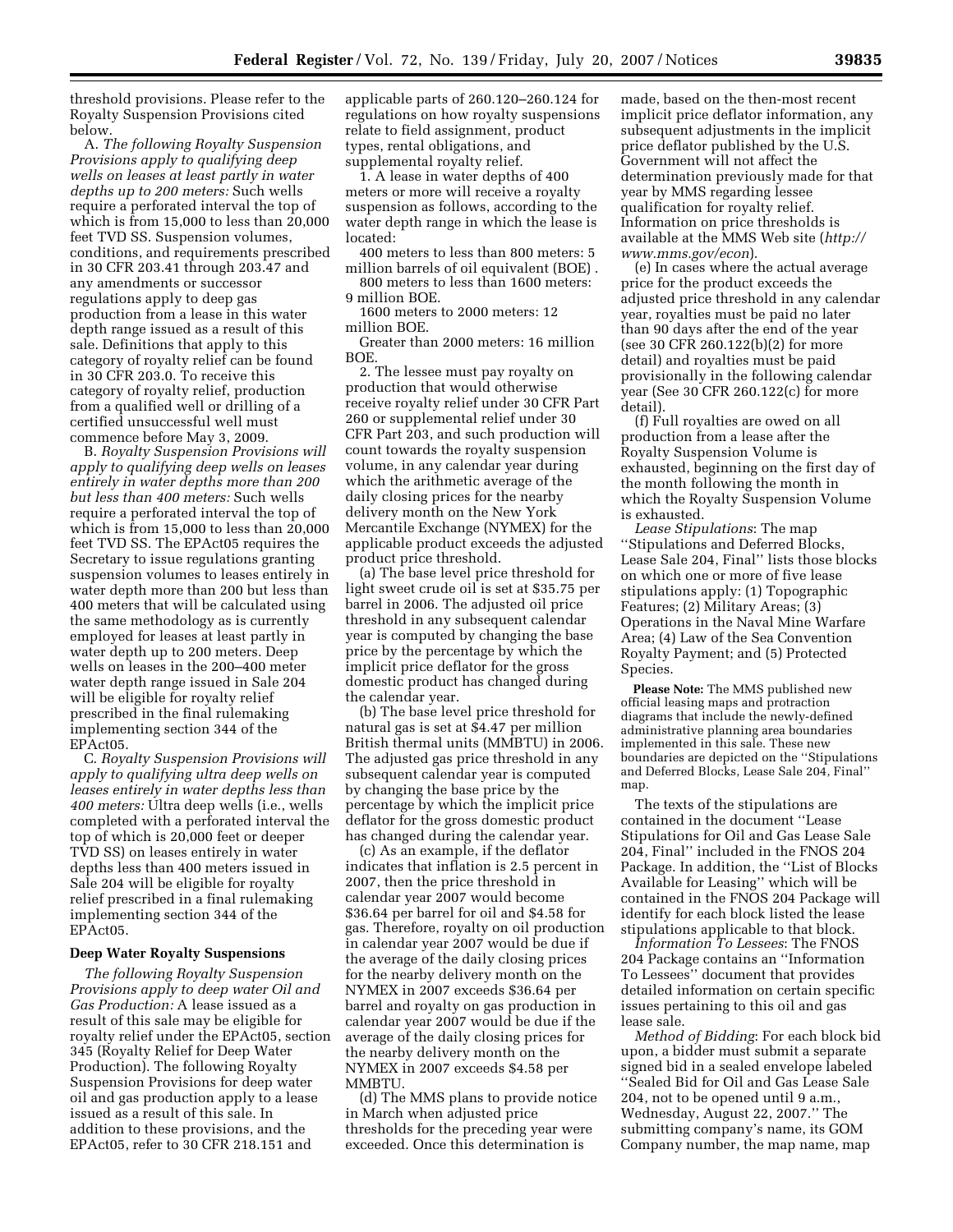number, and block number should be clearly identified on the outside of the envelope. Please refer to the sample bid envelope included within the FNOS 204 Package. Please also refer to the Telephone Numbers/Addresses of Bidders Form included within the FNOS 204 Package. We are requesting that you provide this information in the format suggested for each lease sale. Please provide this information prior to or at the time of bid submission. Do not enclose this form inside the sealed bid envelope. The total amount of the bid must be in a whole dollar amount; any cent amount above the whole dollar will be ignored by the MMS. Details of the information required on the bid(s) and the bid envelope(s) are specified in the document ''Bid Form and Envelope'' contained in the FNOS 204 Package. A blank bid form has been provided for your convenience which may be copied and filled in.

The MMS published in the **Federal Register** a list of restricted joint bidders, which applies to this lease sale, at 72 FR 19214 on April 17, 2007. Please also refer to joint bidding provisions at 30 CFR 256.41 for additional information. Bidders must execute all documents in conformance with signatory authorizations on file in the MMS Gulf of Mexico Region Adjudication Unit. Partnerships also must submit or have on file a list of signatories authorized to bind the partnership. Bidders submitting joint bids must include on the bid form the proportionate interest of each participating bidder, stated as a percentage, using a maximum of five decimal places, e.g., 33.33333 percent. The MMS may require bidders to submit other documents in accordance with 30 CFR 256.46. The MMS warns bidders against violation of 18 U.S.C. 1860 prohibiting unlawful combination or intimidation of bidders. Bidders are advised that the MMS considers the signed bid to be a legally binding obligation on the part of the bidder(s) to comply with all applicable regulations, including payment of the one-fifth bonus bid amount on all high bids. A statement to this effect must be included on each bid (see the document ''Bid Form and Envelope'' contained in the FNOS 204 Package).

*Rounding*: The following procedure must be used to calculate the minimum bonus bid, annual rental, and minimum royalty: Round up to the next whole acreage amount if the tract acreage contains a decimal figure prior to calculating the minimum bonus bid, annual rental, and minimum royalty amounts. The appropriate rate per acre is applied to the whole non-decimal (rounded up) acreage figure, and the

resultant calculation is rounded up to the next whole dollar amount if the calculation results in a decimal figure (see next paragraph).

**Please Note:** The minimum bonus bid calculation, including all rounding, is shown in the document ''List of Blocks Available for Leasing in Lease Sale 204'' included in the FNOS 204 Package.

*Bonus Bid Deposit*: Each bidder submitting an apparent high bid must submit a bonus bid deposit to the MMS equal to one-fifth of the bonus bid amount for each such bid. Under the authority granted by 30 CFR 256.46(b), the MMS requires bidders to use electronic funds transfer procedures for payment of one-fifth bonus bid deposits for Lease Sale 204, following the detailed instructions contained in the document ''Instructions for Making EFT Bonus Payments'' which can be found on the MMS Web site at *http:// www.gomr.mms.gov/homepg/lsesale/ 204/wgom204.html*. All payments must be electronically deposited into an interest-bearing account in the U.S. Treasury (account specified in the EFT instructions) by 11 a.m. Eastern Time the day following bid reading. Such a deposit does not constitute and shall not be construed as acceptance of any bid on behalf of the United States. If a lease is awarded, however, MMS requests that only one transaction be used for payment of the four-fifths bonus bid amount and the first year's rental.

**Please Note:** Certain bid submitters (i.e., those that are not currently an OCS mineral lease record title holder or designated operator OR those that have ever defaulted on a one-fifth bonus bid payment (EFT or otherwise)) are required to guarantee (secure) their one-fifth bonus bid payment prior to the submission of bids. For those who must secure the EFT one-fifth bonus bid payment, one of the following options may be used: (1) Provide a third-party guarantee; (2) Amend development bond coverage; (3) Provide a letter of credit; or (4) Provide a lump sum payment in advance via EFT. The EFT instructions specify the requirements for each option.

*Withdrawal of Blocks*: The United States reserves the right to withdraw any block from this lease sale prior to issuance of a written acceptance of a bid for the block.

*Acceptance, Rejection, or Return of Bids*: The United States reserves the right to reject any and all bids. In any case, no bid will be accepted, and no lease for any block will be awarded to any bidder, unless the bidder has complied with all requirements of this Notice, including the documents contained in the associated FNOS 204 Package and applicable regulations; the bid is the highest valid bid; and the

amount of the bid has been determined to be adequate by the authorized officer. Any bid submitted which does not conform to the requirements of this Notice, the Act, and other applicable regulations may be returned to the person submitting that bid by the RD and not considered for acceptance. The Attorney General may also review the results of the lease sale prior to the acceptance of bids and issuance of leases. To ensure that the Government receives a fair return for the conveyance of lease rights for this lease sale, high bids will be evaluated in accordance with MMS bid adequacy procedures. A copy of current procedures, ''Modifications to the Bid Adequacy Procedures'' at 64 FR 37560 on July 12, 1999, can be obtained from the MMS Gulf of Mexico Region Public Information Unit or via the MMS Internet Web site at *http:// www.gomr.mms.gov/homepg/lsesale/ bidadeq.html*.

*Successful Bidders*: As required by the MMS, each company that has been awarded a lease must execute all copies of the lease (Form MMS–2005 (March 1986) as amended), pay by EFT the balance of the bonus bid amount and the first year's rental for each lease issued in accordance with the requirements of 30 CFR 218.155, and satisfy the bonding requirements of 30 CFR 256, subpart I, as amended.

Also, in accordance with regulations at 43 CFR, part 42, subpart C, the lessee shall comply with the U.S. Department of the Interior's nonprocurement debarment and suspension requirements and agrees to communicate this requirement to comply with these regulations to persons with whom the lessee does business as it relates to this lease by including this term as a condition to enter into their contracts and other transactions.

*Affirmative Action*: The MMS requests that, prior to bidding, Equal Opportunity Affirmative Action Representation Form MMS 2032 (June 1985) and Equal Opportunity Compliance Report Certification Form MMS 2033 (June 1985) be on file in the MMS Gulf of Mexico Region Adjudication Unit. This certification is required by 41 CFR 60 and Executive Order No. 11246 of September 24, 1965, as amended by Executive Order No. 11375 of October 13, 1967. In any event, prior to the execution of any lease contract, both forms are required to be on file in the MMS Gulf of Mexico Region Adjudication Unit.

*Geophysical Data and Information Statement*: Pursuant to 30 CFR 251.12, the MMS has a right to access